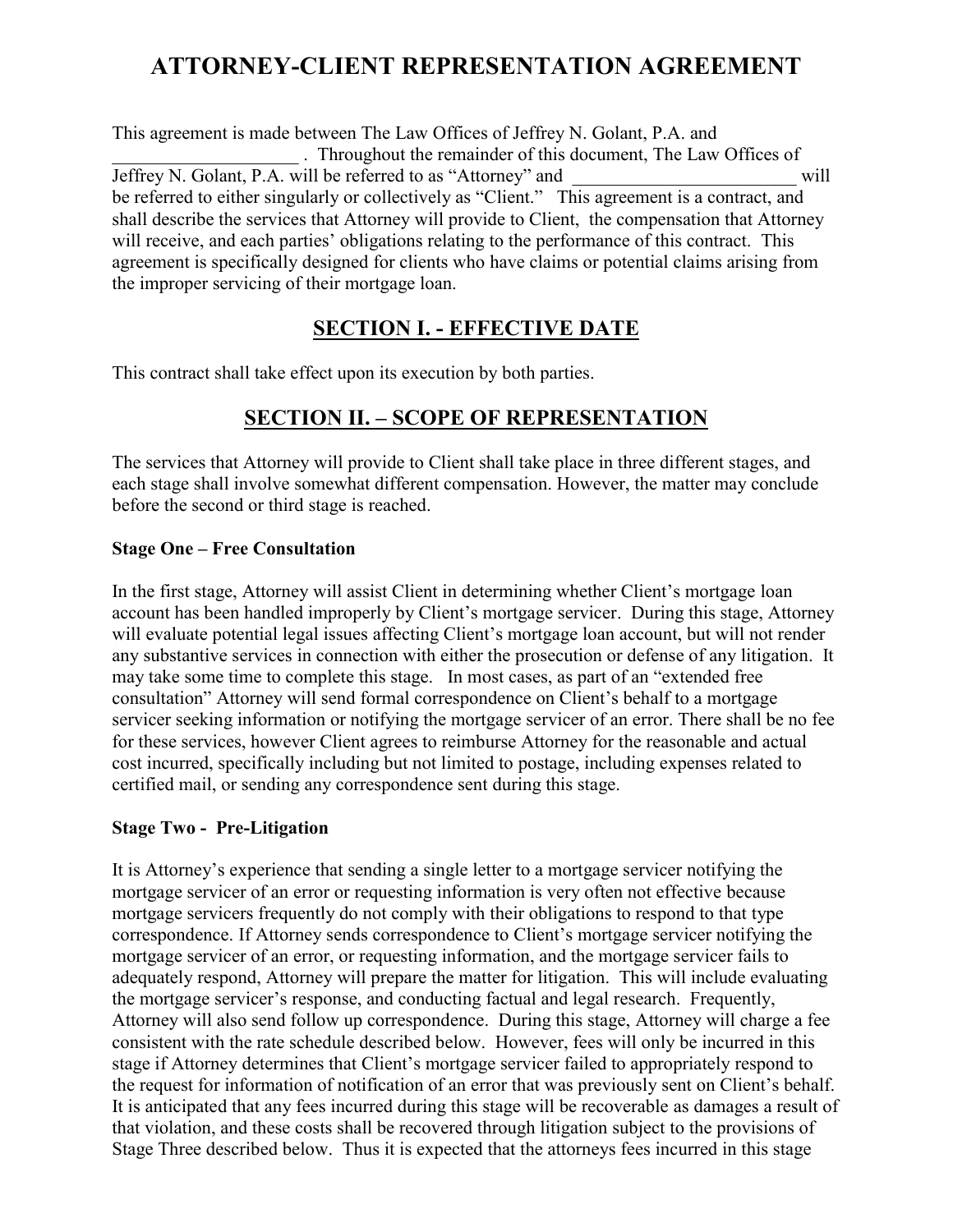will be recovered as damages through litigation. Provided that Client reasonably complies with all of Client's obligation under this agreement and cooperates in the prosecution of appropriate claims through litigation, Attorney will defer collection of the fees incurred in this stage until the conclusion of the litigation. However, the fees incurred in this stage are not contingent. Nevertheless, provided that Client complies with all obligations under this agreement, Client shall be obligated to pay no more than \$50 per month for fees incurred under this agreement. Client's obligation to pay will only commence when the litigation concludes. This obligation shall only arise of the recovery from the litigation is insufficient to pay the fees incurred at this stage, or if that litigation is unsuccessful. Client's maximum liability for fees incurred at this stage shall be \$2000 (two-thousand dollars) and will generally be much less.

#### **Stage Three - Litigation**

Attorney shall pursue appropriate claims on Client's behalf against Client's past or present mortgage servicer, or any appropriate any affiliate or subcontractor, likely including but not necessarily limited to entities in the business of force-placed insurance and/or insurance tracking. These claims that Attorney pursues on Client's behalf may arise under the Real Estate Settlement Procedures Act (RESPA), Fair Debt Collection Practices Act (FDCPA), the Fair Credit Reporting Act (FCRA), the Florida Consumer Collection Practices Act (FCCPA), or may include common law claims such as tort claims or breach of contract. In addition to pursuing claims against Client's mortgage servicer, this contract authorizes Attorney to pursue other claims that Attorney, in Attorney's professional judgment, determines are appropriate.

In the event that a judgment is entered against Client, or an adverse party takes an appeal of any ruling or judgment favorable to Client, this contract shall authorize Attorney to represent Client on that appeal. However, nothing herein shall obligate Attorney to represent Client in any appeal, and Attorney reserves the right to decline to do so.

It is expressly agreed and understood that while Attorney shall represent Client in connection with affirmative claims under this contract, this contract *does not* cover "Loss Mitigation Services" or the "defense of a mortgage foreclosure." "Loss Mitigation Services" refers to assistance with loan modifications, short sales, deeds in lieu of foreclosure, or any other foreclosure alternatives. The "defense of a mortgage foreclosure" refers to representation of the borrower in the defense of a mortgage foreclosure lawsuit. While Attorney does offer foreclosure defense representation in some circumstances, a separate written agreement is required, and unless and until such agreement is executed, Client should not assume Attorney is, or will, represent Client in connection with any mortgage foreclosure related litigation. Client is further advised that Attorney very rarely offers "Loss Mitigation Services", and generally encourage borrowers to handle loss mitigation services themselves.

Although "Loss Mitigation Services" are not covered by this contract, Attorney may from time to time assist Client with the submission of loss mitigation related applications and documents, particularly where the mortgage servicer solicits loss mitigation related information following the initiation of a lawsuit. Where Attorney assists with loss mitigation activities, Client understands and agrees that Attorney does so as a courtesy only, and without additional charge. However, Attorney will not advise Client regarding the loss mitigation process, or review Client's loss mitigation submission. Nor will negotiate any loss mitigation resolution on Client's behalf. Client however remains free to negotiate loss mitigation options on Client's own behalf.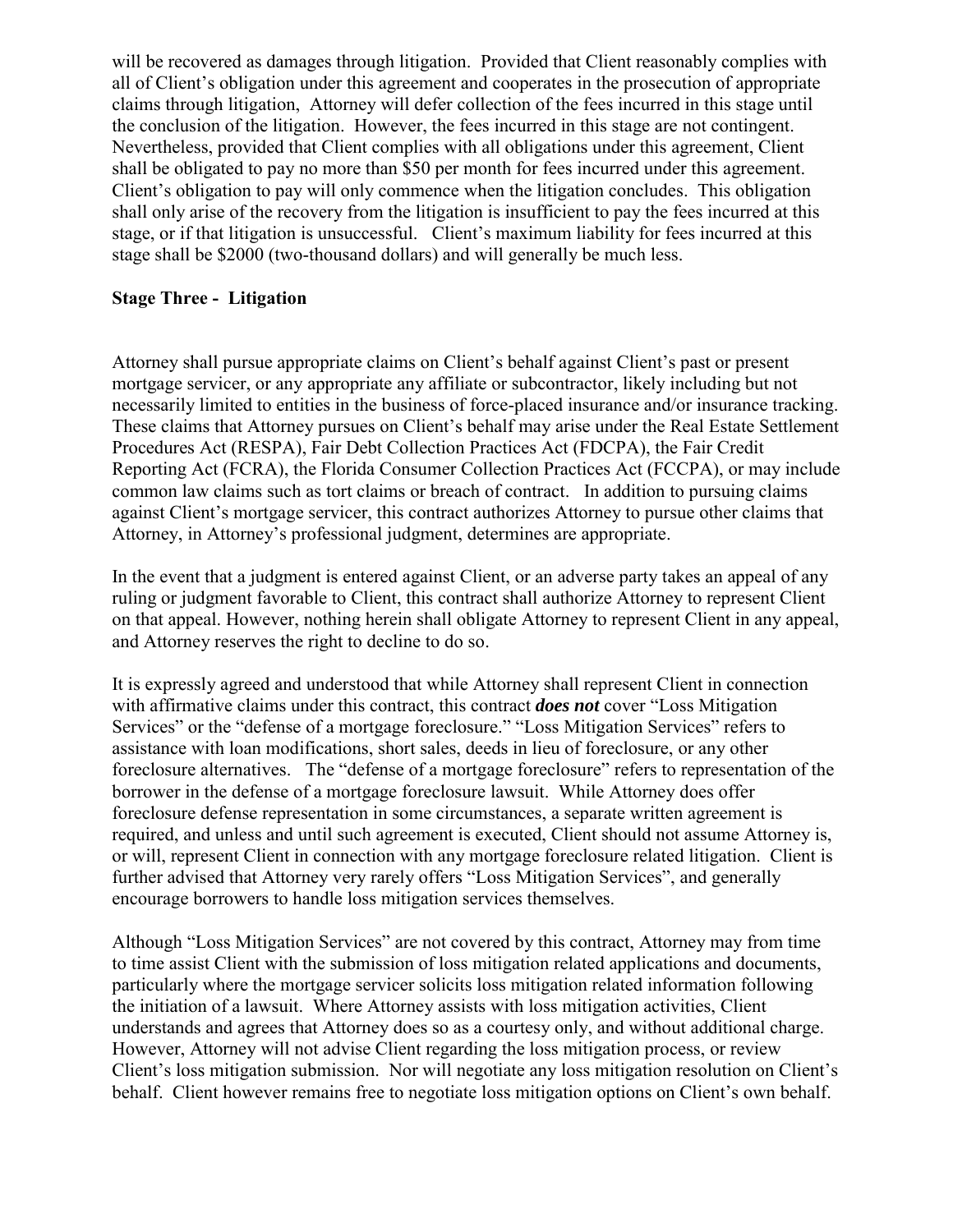# **SECTION III. – ATTORNEY'S COMPENSATION**

Attorney strives to make quality representation available to consumers who may be unable to pay for legal services, and Attorney's services are generally offered and no direct cost, or very little direct cost, to Attorney's client. Nevertheless, with the exception of stage one, the services provided under this agreement are not provided on a pro-bono basis.

Services rendered under Stage One describe above shall be rendered without cost. Services rendered under Stage Two shall be charged at the rate schedule described below, subject to the limitations described above. Services under Stage Three shall be contingent and will be charged a the *larger* of

- 1. The total amount of time spent plus the appropriate hourly rates under the rate schedule describe below.
- 2. 40% of the entire recovery (or 45% in the event of an appeal), less deduction for all third party costs advanced by attorney. This calculation shall include any amounts awarded as shifted attorneys' fees, but shall exclude any amounts awarded as costs. However, the amount of costs shall be applied to reimburse any third party costs advanced.
- 3. The amount of shifted fees awarded by a Court pursuant any applicable fee shifting law.

#### **Rate Schedule**

\$400 per hour - Jeffrey Golant or any attorney affiliated with The Law Offices of Jeffrey N. Golant, P.A. with 10 or more years experience as an attorney licensed to practice in any United States jurisdiction.

\$325 per hour - Any attorney affiliated with The Law Offices of Jeffrey N. Golant, P.A. with more than 3 but less than 10 years experience

\$250 per hour - Any attorney affiliated with The Law Offices of Jeffrey N. Golant, P.A. with less than 3 years experience.

\$100 per hour - Any time spent by non-attorney professionals or para-professionals associated with The Law Offices of Jeffrey N. Golant, P.A.

# **SECTION IV. - COSTS AND EXPENSES**

While Attorney may advance costs for postage (including certified mail or express delivery services such as Federal Express) associated with sending correspondence, Client understands that those costs are Client's responsibility and agrees to reimburse Attorney upon demand.

If this matter results in litigation, it is anticipated that Attorney will advance the costs associated with litigation that Attorney, in Attorney's sole professional judgment and discretion, believes is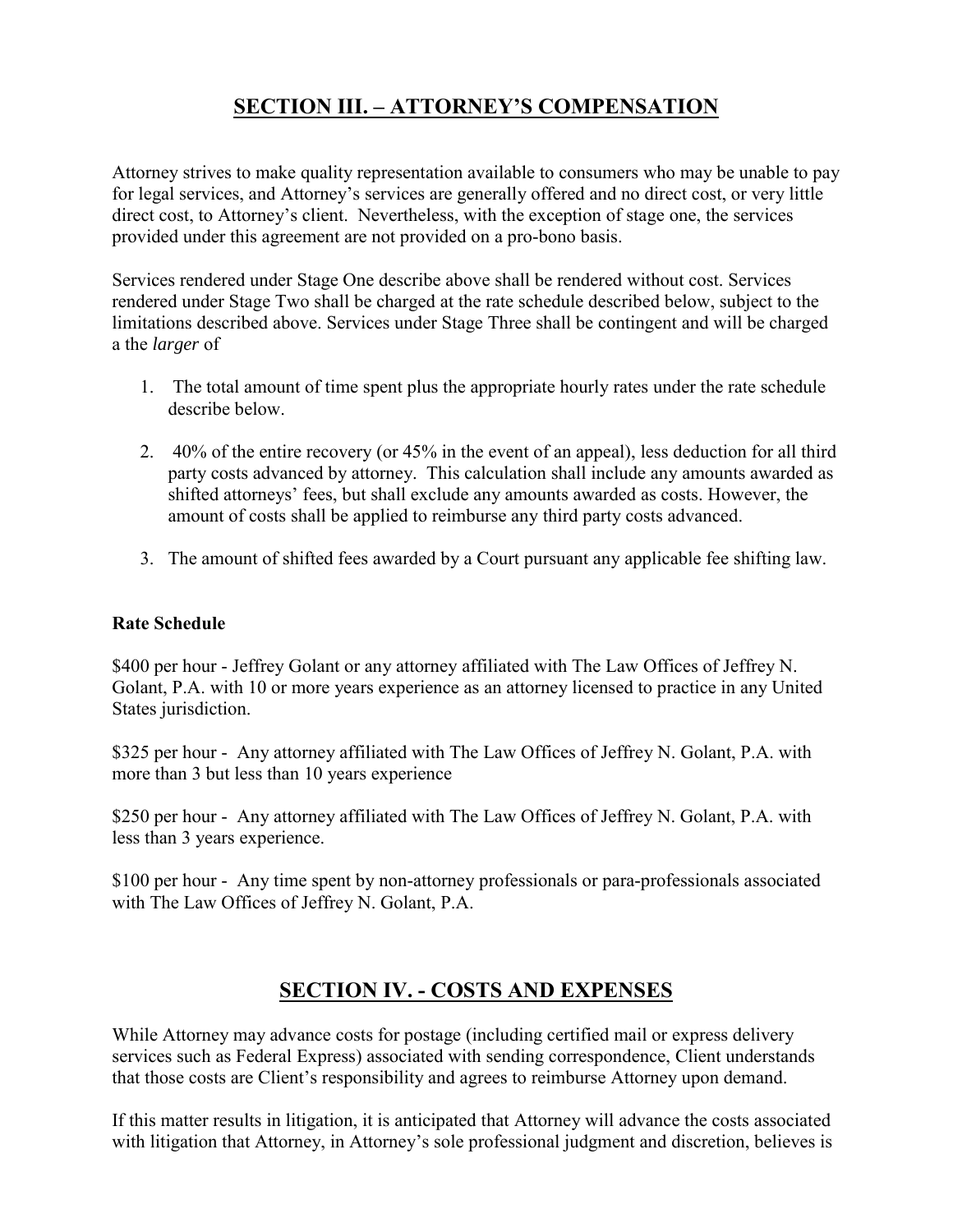reasonably necessary in bringing the matter to a successful conclusion. If there is no recovery, Client shall not be obligated to reimburse those costs. Similarly, if the recovery is insufficient to reimburse those costs, Client shall not have any obligation beyond the amount recovered.

### **SECTION V. - ATTORNEY'S LIEN**

Client grants Attorney a lien on all claims in which Attorney represents Client under this agreement The lien shall cover any costs advances, and any fees due to Attorney, including contingent fees, shifted fees, or fees based upon the doctrine of quantum meruit. This lien will attach to any money or property recovered by Client arising from Attorney's services described herein. Attorney shall also have a lien on Client's records, money, or property in Attorney's possession for any sums due and owing to Attorney at the termination of Attorney's services. Client shall pay all reasonable charges, in advance, for any and all copies of records requested by, or on behalf of client.

### **SECTION VI. – GOOD FAITH COOPERATION**

Client recognizes that a successful outcome in this matter is only possible with significant participation from Client. From time to time, Attorney will need information and/or documents from Client. Client will also likely be required to attend at least one deposition, appear in person at mediation, provide written answers to questions served by the opposing party (interrogatories), (normally) prepared with Attorney's assistance, and produce documents requested by the opposing party. Client may also be required to attend court proceedings. Client agrees to cooperate in all litigation related responsibilities, and to be reasonably accessible when Attorney needs to communicate with Client. Client shall keep attorney informed regarding Client's phone number, mailing address, and email address. The failure to comply with this provision shall constitute a breach of this contract.

The primary purpose of this representation is to obtain a monetary recovery for Client due to the opposing party's violation of the law, and for Attorney to receive the agreed upon compensation. On occasion, mortgage servicers will offer non-monetary settlements in exchange for the dismissal of claims asserted by consumers. These offers will often include loan modifications or debt forgiveness. Many of these offers result in a situation where there is no recovery that can be used to pay Attorney. In some cases, mortgage servicers make such offers with the specific goal of undermining Attorney's practice in an effort to make it financially difficult or impossible for Attorney to continue to represent similarly situated clients with claims against the mortgage servicer. Client understands that accepting any non-monetary settlement shall constitute a breach of this agreement, and that as a result Client shall be responsible for paying Attorney pursuant to the rate schedule described above for all time spent on Client's behalf in either Stage Two or Stage Three.

Client further acknowledges that attempting to re-negotiate the terms of this agreement after it is executed, and withholding cooperation in accomplishing the objectives of this agreement, shall constitute a breach of this contract.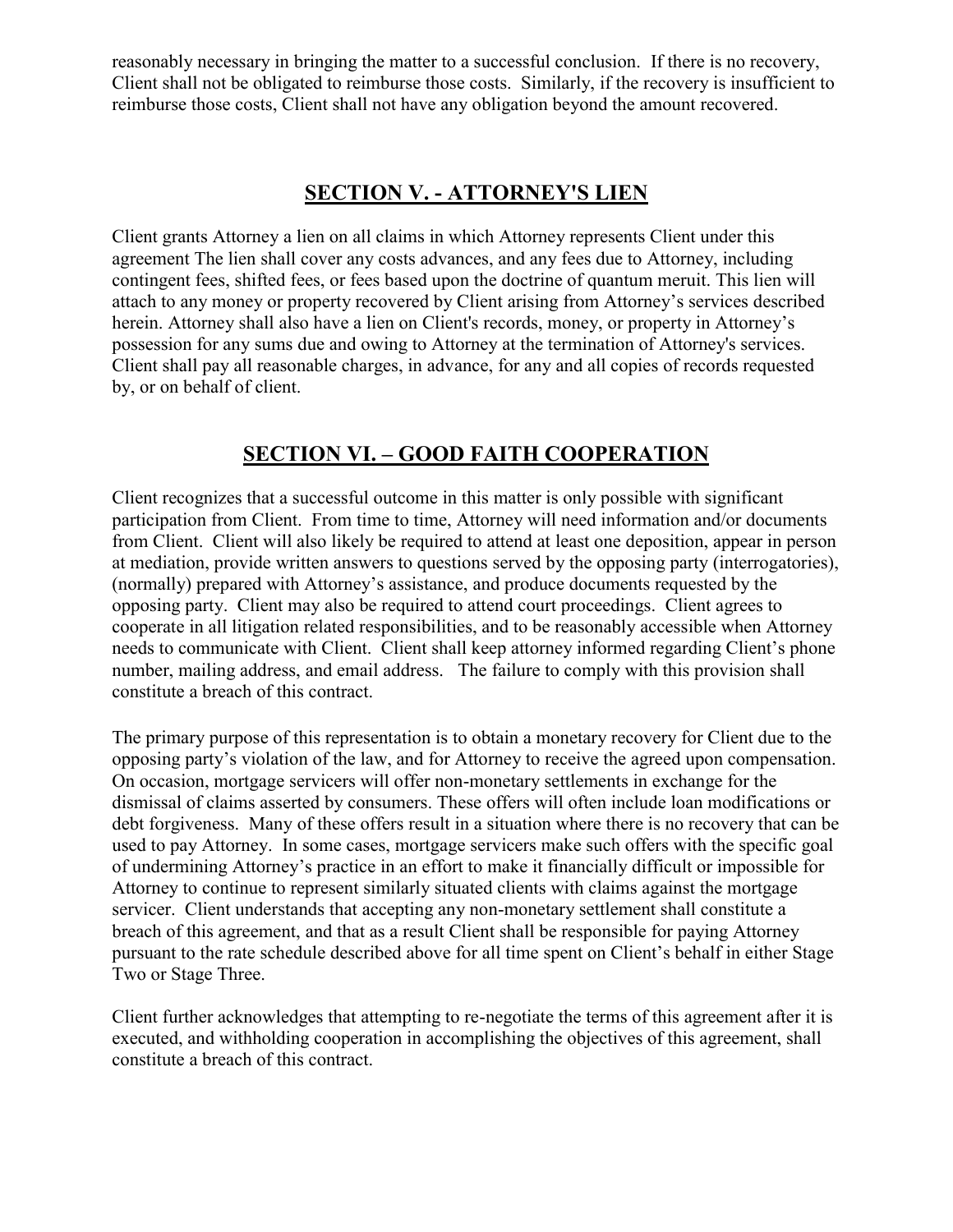# **SECTION VII. - TERMINATION AND WITHDRAWAL**

Either party may terminate this agreement at any time. Upon the termination of Attorney's services, whether or not it is terminated by Client or by Attorney, all unpaid costs that Attorney advanced shall immediately become due and payable to Attorney. However, if this agreement is terminated by Attorney, and such termination is not for cause, Client shall have no obligation to immediately reimburse third party costs, although those costs shall be paid from any settlement as outline above. Attorney will be entitled to recover any shifted or contingent fees available at the end of the case that are attributable to Attorney's services rendered prior to withdrawal pursuant to the doctrine of quantum meruit. Attorney will likewise, subject to the terms of Section V above, deliver to Client all records of the case and all property of client in Attorney's possession, except those subject to any lien.

Client is similarly free to terminate attorney at any time, provided that if Client terminates Attorney, Client shall retains substitute counsel and make a diligent effort to pursue the case. Any failure to do so will constitute a breach of the contract, and Client shall be obligated to pay attorney the amounts required under the rate schedule described above.

### **SECTION VIII. - DISCLAIMER OF GUARANTEE**

Attorney will use its best efforts in representing Client, but makes no promises or guarantees regarding the outcome of Client's case. Attorney's comments regarding the outcome of the case are mere expressions of opinion. Neither does Attorney guarantee any time frame within which Client's case will be resolved.

#### **SECTION IX. – DISCLOSURE OF RISKS INHERENT IN LITIGATION**

Client has been advised that litigation is inherently risky, unpredictable, and expensive. While Attorney will use best efforts and reasonable professional judgment, it remains possible that this matter could be resolved against Client simply because a judge or jury disagrees with Client and or Attorney regarding the merits of the case.

Generally, the prevailing party is responsible for the opposing party's costs, but not attorney's fees. Thus, if Client does not prevail in this action, Client recognizes that Client will likely be required to pay the opposing party's costs. While difficult to predict, it is unlikely that the costs would exceed the sum of \$3,000. This number however is only an estimate, and Attorney does not guarantee or warrant it.

In some limited circumstances, it may be possible that Client could be held responsible for the opposing party's attorneys' fees. Unless a claim is asserted under a "double fee shifting" statute, those circumstances generally do not arise at the outset of litigation. Attorney does not currently intend to pursue any claims under a "double fee shifting statute" and will not do so unless authorized in writing by Client. Attorney will use Attorney's best efforts to timely advise Client should those circumstances arise here. Client is hereby warned that, should Client become unavailable or inaccessible for an extended period of time, one consequence of such unavailability could be exposure to shifted fees.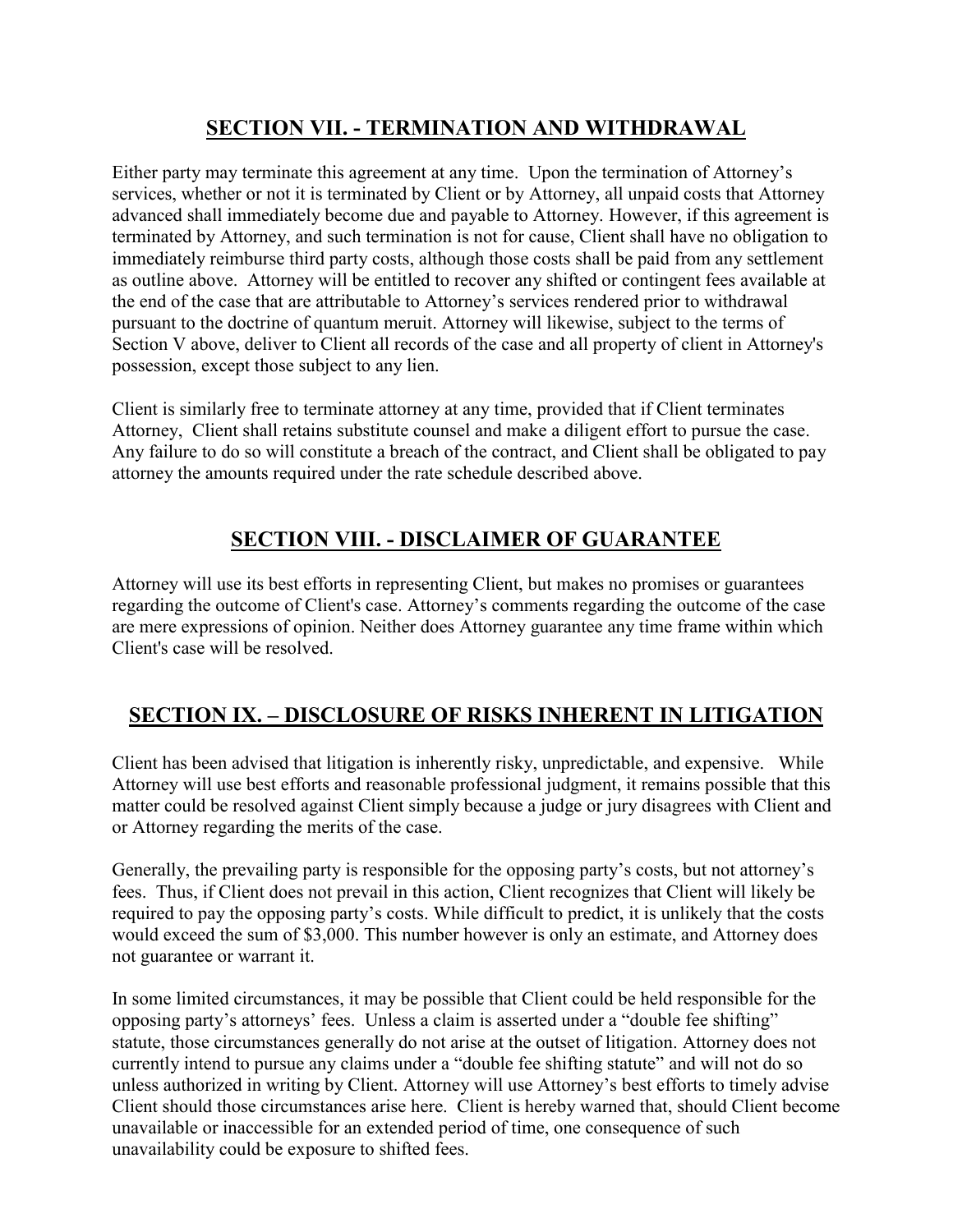Despite the contingent nature of this agreement, in no event shall Attorney be liable for any prevailing party attorneys' fees or costs incurred by Client.

### **X. CO-COUNSEL RELATIONSHIPS**

Client have consulted or retained another attorney, and may be simultaneously represented by another law firm in addition to Attorney in connection with this matter. Attorney has relationships with other law firms and Legal Aid or Legal Services organizations. This contract shall not replace any agreement that Client may have with any other related attorneys. Often where there are more than one law firm or organization of attorneys involved, the contingent fee may be shared pursuant to a separate co-counsel agreement.

#### **XI- CLIENT CONTACT INFORMATION**

Client's address, phone number and email address is below. Attorney may communicate with Client using any of these. If Client's address, phone number, or email address changes, Client agrees to *immediately* notify attorney.

# **SECTION XII – DISBURSMENT STATEMENT**

Whenever any funds are recovered from any adverse party, those funds will be held in escrow and disbursed pursuant to the terms of this agreement. Prior to disbursement, Attorney shall provide Client with a written statement explaining the total amount recovered, the total amount of third party costs, the total amount of attorneys fees, and the amount to be paid to each attorney. No funds will be disbursed until Client executes the disbursement statement. If Client refuses to execute the disbursement statement, or is unavailable to do so for a prolonged period of time, Attorney will commence an interpleader action. In the event that Client's acts or omissions make an interpleader action necessary, Client agrees that any time spent by Attorney in connection with the interpleader action shall be reimbursed at the amounts set forth in the above rate schedule and any third party, shall be reimbursed entirely from the recovered funds that would otherwise be payable to Client.